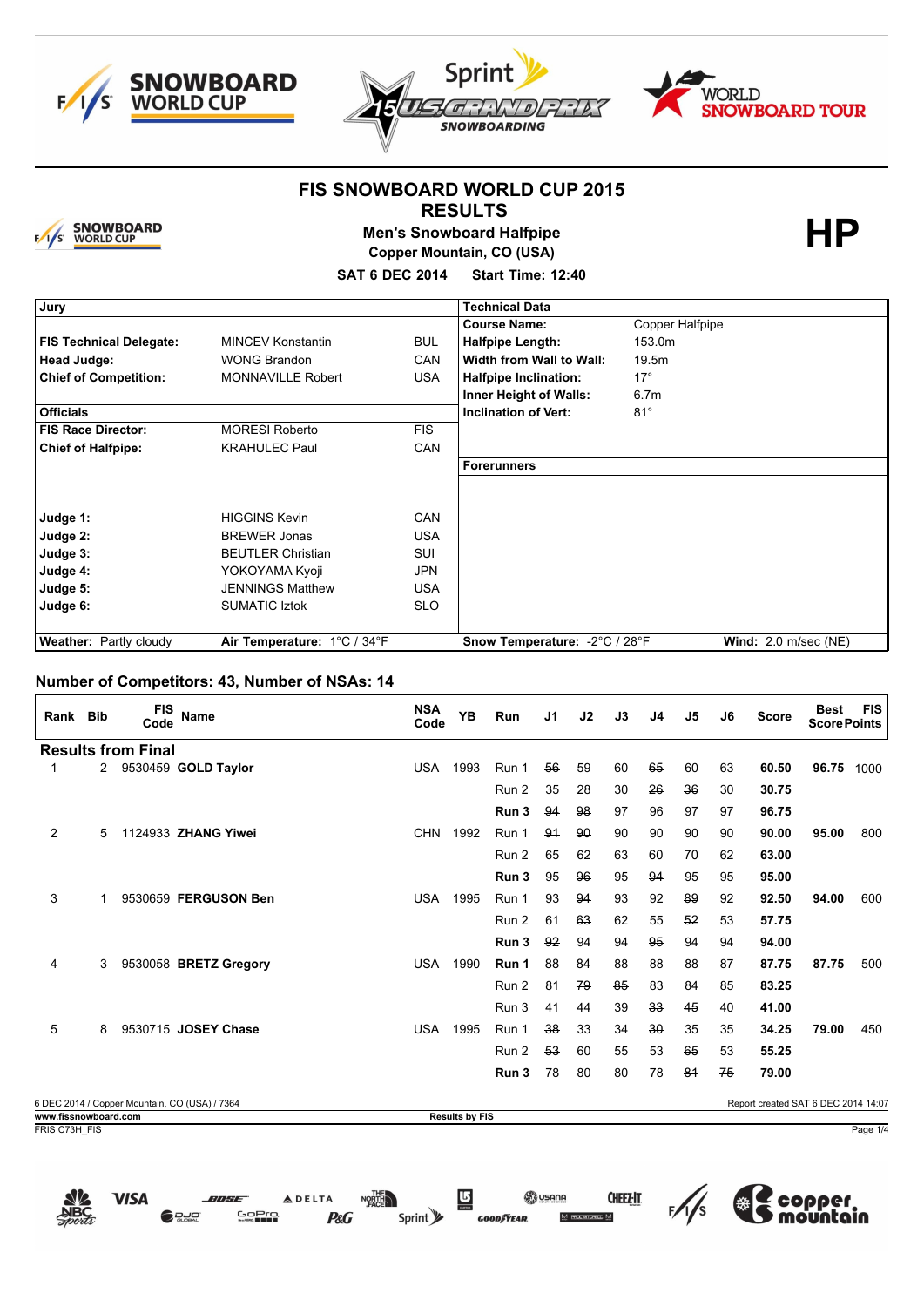





# **FIS SNOWBOARD WORLD CUP 2015**



## **RESULTS Men's Snowboard Halfpipe Copper Mountain, CO (USA)**

**HP**

**SAT 6 DEC 2014 Start Time: 12:40**

## **Number of Competitors: 43, Number of NSAs: 14**

| Rank           | Bib | <b>FIS</b><br>Code | Name                              | <b>NSA</b><br>Code | YB   | Run   | J1           | J2   | J3              | J4 | J5   | J6 | Score | <b>Best</b><br><b>Score Points</b> | <b>FIS</b> |
|----------------|-----|--------------------|-----------------------------------|--------------------|------|-------|--------------|------|-----------------|----|------|----|-------|------------------------------------|------------|
| 6              | 9   |                    | 9300507 HIRAOKA Taku              | JPN                | 1995 | Run 1 | 52           | 45   | $\overline{47}$ | 55 | 50   | 52 | 50.25 | 77.50                              | 400        |
|                |     |                    |                                   |                    |      | Run 2 | 80           | 75   | 77              | 80 | 74   | 78 | 77.50 |                                    |            |
|                |     |                    |                                   |                    |      | Run 3 | 69           | 67   | 68              | 70 | 72   | 64 | 68.50 |                                    |            |
| $\overline{7}$ | 4   |                    | 9530983 PATES Jake                | <b>USA</b>         | 1998 | Run 1 | 68           | 70   | 71              | 75 | 70   | 72 | 70.75 | 70.75                              | 360        |
|                |     |                    |                                   |                    |      | Run 2 | 22           | 24   | 24              | 25 | 31   | 38 | 26.00 |                                    |            |
|                |     |                    |                                   |                    |      | Run 3 | 62           | 65   | 69              | 66 | 61   | 63 | 64.00 |                                    |            |
| 8              | 7   |                    | 9530516 FARROW Benjamin           | <b>USA</b>         | 1992 | Run 1 | 50           | 49   | 44              | 45 | 45   | 48 | 46.75 | 65.25                              | 320        |
|                |     |                    |                                   |                    |      | Run 2 | 55           | 57   | 58              | 56 | 40   | 43 | 52.75 |                                    |            |
|                |     |                    |                                   |                    |      | Run 3 | 67           | 72   | 68              | 59 | 61   | 65 | 65.25 |                                    |            |
| 9              | 6   |                    | 9530372 ESSER Brett               | <b>USA</b>         | 1992 | Run 1 | 53           | 55   | 56              | 57 | 51   | 46 | 53.75 | 57.75                              | 290        |
|                |     |                    |                                   |                    |      | Run 2 | 59           | 57   | 57              | 59 | 55   | 58 | 57.75 |                                    |            |
|                |     |                    |                                   |                    |      | Run 3 | 12           | 12   | 40              | 13 | 21   | 24 | 14.50 |                                    |            |
| 10             | 10  |                    | 1184963 KORPI Janne               | <b>FIN</b>         | 1986 | Run 1 | 45           | 22   | 25              | 16 | 20   | 20 | 19.50 | 41.75                              | 260        |
|                |     |                    |                                   |                    |      | Run 2 | 42           | 37   | 46              | 45 | 40   | 40 | 41.75 |                                    |            |
|                |     |                    |                                   |                    |      | Run 3 | $30^{\circ}$ | 33   | 40              | 36 | 44   | 47 | 38.25 |                                    |            |
|                |     |                    | <b>Results from Qualification</b> |                    |      |       |              |      |                 |    |      |    |       |                                    |            |
| 11             | 18  |                    | 9040117 JAMES Scotty              | AUS                | 1994 | Run 1 | 78           | 81   | 80              | 80 | 82   | 84 | 80.75 | 80.75                              | 240        |
|                |     |                    |                                   |                    |      | Run 2 | 12           | $+7$ | 13              | 12 | $+4$ | 17 | 13.50 |                                    |            |
| 12             | 39  |                    | 9100194 LIVINGSTON Derek          | <b>CAN</b>         | 1991 | Run 1 | 21           | 40   | 25              | 10 | 15   | 18 | 16.00 | 79.75                              | 220        |
|                |     |                    |                                   |                    |      | Run 2 | 79           | 80   | 79              | 81 | 84   | 77 | 79.75 |                                    |            |
| 13             | 44  |                    | 9300590 IMAI Ikumi                | <b>JPN</b>         | 1996 | Run 1 | 69           | 70   | 74              | 64 | 65   | 68 | 68.00 | 79.00                              | 200        |
|                |     |                    |                                   |                    |      | Run 2 | 79           | 78   | 81              | 80 | 79   | 77 | 79.00 |                                    |            |
| 14             | 69  |                    | 9040186 CALLISTER Kent            | <b>AUS</b>         | 1995 | Run 1 | 83           | 85   | 75              | 72 | 75   | 74 | 76.75 | 76.75                              | 180        |
|                |     |                    |                                   |                    |      | Run 2 | 21           | 29   | 28              | 25 | 33   | 31 | 28.25 |                                    |            |
| 14             | 23  |                    | 7326738 BAISAMY Johann            | <b>FRA</b>         | 1989 | Run 1 | 76           | 72   | 78              | 75 | 84   | 78 | 76.75 | 76.75                              | 180        |
|                |     |                    |                                   |                    |      | Run 2 | 28           | 30   | 26              | 30 | 40   | 41 | 32.00 |                                    |            |
| 16             | 37  |                    | 9300462 NEDEFUJI Ayumu            | <b>JPN</b>         | 1994 | Run 1 | 64           | 62   | 59              | 66 | 70   | 68 | 65.00 | 76.25                              | 150        |
|                |     |                    |                                   |                    |      | Run 2 | 75           | 78   | 77              | 75 | 84   | 75 | 76.25 |                                    |            |
| 17             | 25  |                    | 1404958 WAL van der Dolf          | <b>NED</b>         | 1987 | Run 1 | 35           | 39   | 35              | 37 | 35   | 40 | 36.50 | 73.50                              | 140        |
|                |     |                    |                                   |                    |      | Run 2 | 74           | 69   | 72              | 73 | 75   | 75 | 73.50 |                                    |            |
| 18             | 21  |                    | 9560152 RAVNJAK Tim-Kevin         | <b>SLO</b>         | 1996 | Run 1 | 70           | 76   | 70              | 72 | 75   | 76 | 73.25 | 73.25                              | 130        |
|                |     |                    |                                   |                    |      | Run 2 | 50           | 53   | 49              | 48 | 55   | 50 | 50.50 |                                    |            |

| 6 DEC 2014 / Copper Mountain, CO (USA) / 7364 |                       | Report created SAT 6 DEC 2014 14:07 |
|-----------------------------------------------|-----------------------|-------------------------------------|
| www.fissnowboard.com                          | <b>Results by FIS</b> |                                     |
| FRIS C73H FIS                                 |                       | Page 2/4                            |

**CHEEZ:IT** 

ŒΜ

 $\frac{1}{5}$ 

(※

per

**ED** USANA

 $M$  Brium



**ADELTA** 

**P&G** 

**GOPro** 

NORTH

Sprint y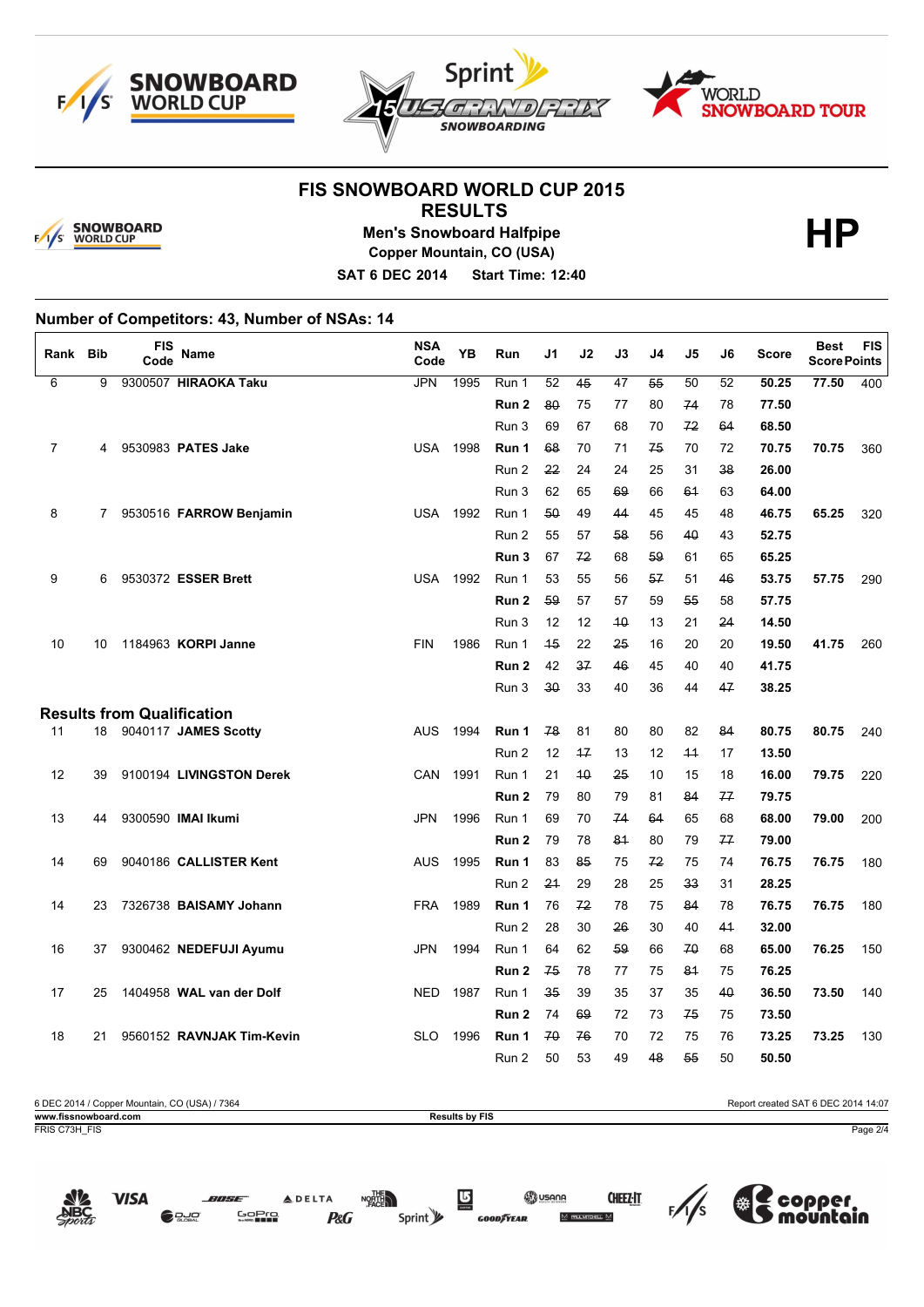





# **FIS SNOWBOARD WORLD CUP 2015**



#### **RESULTS Men's Snowboard Halfpipe Copper Mountain, CO (USA)**

**HP**

**SAT 6 DEC 2014 Start Time: 12:40**

# **Number of Competitors: 43, Number of NSAs: 14**

| Rank | <b>Bib</b> | FIS<br>Code   | Name                      | <b>NSA</b><br>Code | YB   | Run              | J1       | J2       | J3       | J4       | J5           | J6       | <b>Score</b>   | <b>Best</b><br><b>Score Points</b> | <b>FIS</b> |
|------|------------|---------------|---------------------------|--------------------|------|------------------|----------|----------|----------|----------|--------------|----------|----------------|------------------------------------|------------|
| 19   | 26         |               | 1274973 O CONNOR Seamus   | IRE                | 1997 | Run 1            | 72       | 70       | 66       | 65       | 65           | 72       | 68.25          | 70.25                              | 120        |
|      |            |               |                           |                    |      | Run <sub>2</sub> | 73       | 72       | 71       | 66       | 69           | 69       | 70.25          |                                    |            |
| 20   | 30         |               | 9320033 LEE Kwang-ki      | KOR 1993           |      | Run 1            | 70       | 73       | 70       | 71       | 69           | 68       | 70.00          | 70.00                              | 110        |
|      |            |               |                           |                    |      | Run 2            | 31       | 32       | 24       | 22       | 20           | 29       | 26.50          |                                    |            |
| 21   | 42         |               | 9530811 WACHENDORFER Ryan | <b>USA</b>         | 1996 | Run 1            | 36       | 44       | 36       | 32       | $30^{\circ}$ | 32       | 34.00          | 69.75                              | 100        |
|      |            |               |                           |                    |      | Run <sub>2</sub> | 72       | 71       | 76       | 66       | 66           | 70       | 69.75          |                                    |            |
| 22   | 34         |               | 1184968 MALIN Markus      | <b>FIN</b>         | 1987 | Run 1            | 69       | 69       | 68       | 64       | 60           | 60       | 65.25          | 65.25                              | 90         |
|      |            |               |                           |                    |      | Run 2            | 49       | 21       | 27       | 21       | 20           | 21       | 20.75          |                                    |            |
| 23   | 41         |               | 9300545 KATAYAMA Raibu    | <b>JPN</b>         | 1995 | Run 1            | 64       | 67       | 62       | 63       | 60           | 58       | 62.25          | 62.25                              | 80         |
|      |            |               |                           |                    |      | Run 2            | 23       | 25       | 24       | 20       | 25           | 23       | 23.75          |                                    |            |
| 24   | 28         |               | 7040113 JOHNSTONE Nathan  | <b>AUS</b>         | 1990 | Run 1            | 15       | $+2$     | 22       | 20       | 18           | 20       | 18.25          | 59.75                              | 70         |
|      |            |               |                           |                    |      | Run <sub>2</sub> | 64       | 66       | 60       | 55       | 50           | 60       | 59.75          |                                    |            |
| 25   | 56         | 1124915 HU Yi |                           | <b>CHN</b>         | 1990 | Run 1            | 62       | 57       | 58       | 60       | 59           | 60       | 59.25          | 59.25                              | 60         |
|      |            |               |                           |                    |      | Run 2            | 16       | 22       | 21       | 12       | 13           | $+4$     | 15.50          |                                    |            |
| 26   | 32         |               | 9531061 FERGUSON Gabe     | <b>USA</b>         | 1999 | Run 1            | 32       | 26       | 30       | 31       | 25           | 38       | 29.75          | 57.50                              | 50         |
|      |            |               |                           |                    |      | Run <sub>2</sub> | 58       | 65       | 55       | 50       | 60           | 57       | 57.50          |                                    |            |
| 27   | 52         |               | 9480026 TARASOV Sergey    | <b>RUS</b>         | 1988 | Run 1            | 22       | 23       | 24       | 20       | 49           | 28       | 22.25          | 54.50                              | 45         |
| 28   | 55         |               | 9320052 WOO Jae- won      | KOR 1992           |      | Run 2<br>Run 1   | 54<br>55 | 50<br>57 | 54<br>50 | 56<br>49 | 55<br>50     | 55<br>48 | 54.50<br>51.00 | 51.00                              |            |
|      |            |               |                           |                    |      | Run 2            | 28       | 32       | 29       | 20       | 25           | 26       | 27.00          |                                    | 40         |
| 29   | 43         |               | 9560151 KRALJ Jan         | <b>SLO</b>         | 1995 | Run 1            | 38       | 39       | 40       | 41       | 40           | 42       | 40.00          | 50.50                              | 36         |
|      |            |               |                           |                    |      | Run <sub>2</sub> | 51       | 47       | 55       | 50       | 51           | 50       | 50.50          |                                    |            |
| 30   | 60         |               | 9560079 KAVCIC Filip      | <b>SLO</b>         | 1994 | Run 1            | 50       | 47       | 47       | 51       | 47           | 54       | 48.75          | 48.75                              | 32         |
|      |            |               |                           |                    |      | Run 2            | 15       | $+4$     | 17       | 21       | 20           | 25       | 18.25          |                                    |            |
| 31   | 53         |               | 9480298 SLADKOV Alexandr  | <b>RUS</b>         | 1992 | Run 1            | 42       | 49       | 50       | 50       | 45           | 42       | 46.50          | 46.50                              | 28         |
|      |            |               |                           |                    |      | Run 2            | 48       | 44       | 47       | 43       | 46           | 54       | 46.25          |                                    |            |
| 32   | 59         |               | 1124926 HUANG Shiying     | <b>CHN</b>         | 1990 | Run 1            | 48       | 50       | 45       | 44       | 44           | 46       | 45.75          | 45.75                              | 26         |
|      |            |               |                           |                    |      | Run 2            | 16       | 14       | 42       | 15       | 20           | 17       | 15.50          |                                    |            |
| 33   | 29         |               | 1753372 LONGO Arthur      | <b>FRA</b>         | 1988 | Run 1            | 42       | 47       | 45       | 50       | 40           | 44       | 44.50          | 44.50                              | 24         |
|      |            |               |                           |                    |      | Run 2            | 42       | 40       | 50       | 40       | 40           | 47       | 42.25          |                                    |            |
| 34   | 47         |               | 9560168 KRALJ KOS Max     | <b>SLO</b>         | 1997 | Run 1            | 15       | 8        | 13       | 18       | 20           | 18       | 16.00          | 43.75                              | 22         |
|      |            |               |                           |                    |      | Run 2            | 45       | 47       | 52       | 40       | 40           | 43       | 43.75          |                                    |            |

| 6 DEC 2014 / Copper Mountain, CO (USA) / 7364 |                       | Report created SAT 6 DEC 2014 14:07 |
|-----------------------------------------------|-----------------------|-------------------------------------|
| www.fissnowboard.com                          | <b>Results by FIS</b> |                                     |
| FRIS C73H FIS                                 |                       | Page 3/4                            |

Sprint y

**ADELTA** 

**P&G** 

**GOPro** 

**D** DUC

**Si usana** 

 $M$  Brium

**CHEEZ:IT** 

≖ ⊠

 $\frac{1}{5}$ 

(※

per

**VISA**